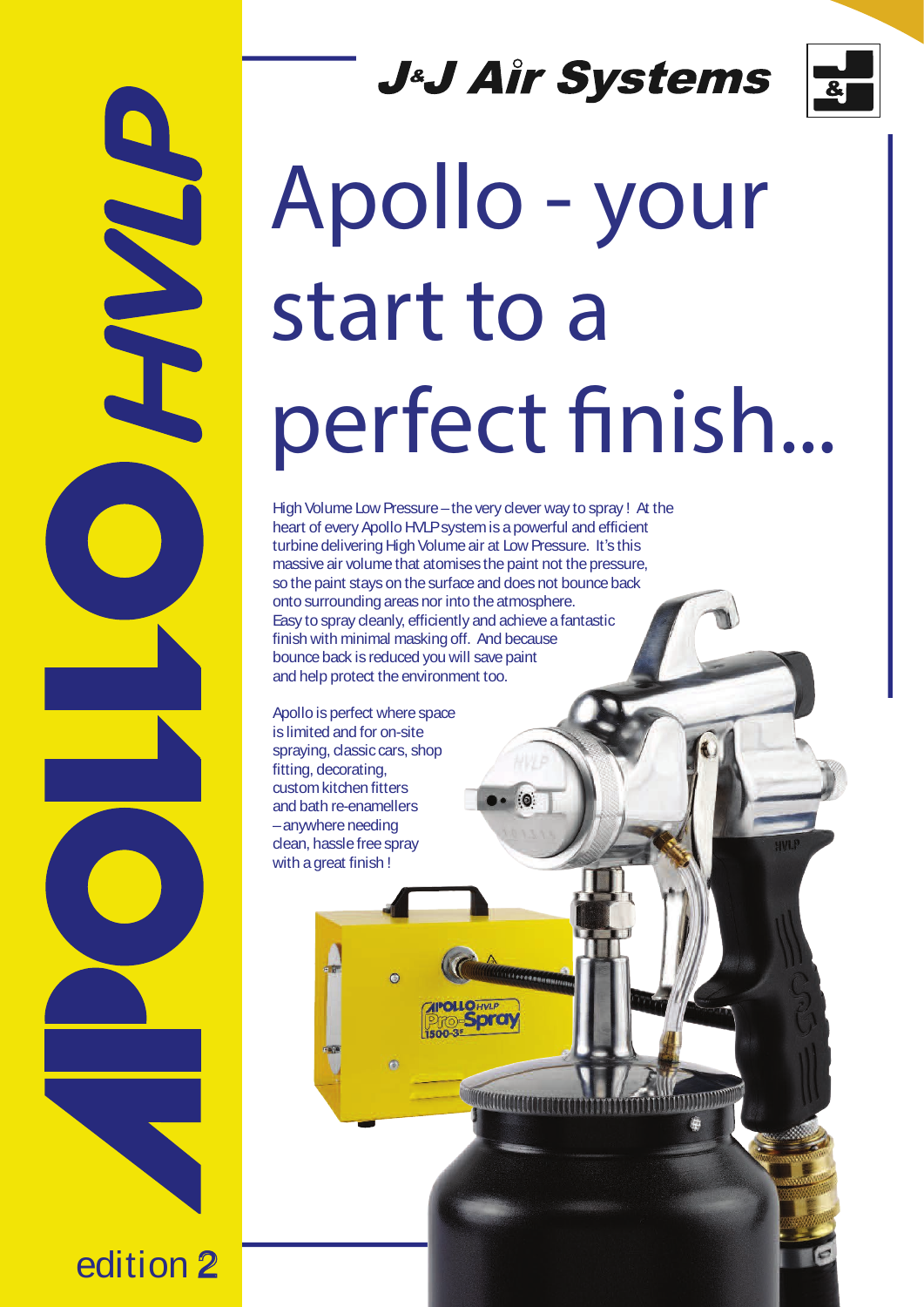# **The all new Apollo HVLP Sprayers**

All Apollo sprayers are supplied complete ready to go with turbine power unit, air hose and spray gun. Turbines are oil free and need no regular maintenance, just a filter change from time to time. Simplicity itself to use, no special skills are needed to achieve that perfect finish. With models available for hobby and professional users alike, there's an Apollo Sprayer to suit every budget.

## **Spraymate TM**

Ideal for Hobby and DIY users, an amazing performer at this price level. The lightweight gun has a 1 litre cup and 2 pattern air cap - horizontal and vertical. The flexible air hose makes the gun a dream to handle. The standard fit 1.8mm needle & spray jet size will handle most coatings. All the benefits of HVLP in a compact and inexpensive package.

| Motor<br>Watts | Voltz / Hz   Turbine   Air Hose | <b>Stages</b> | (metre) | Spray<br>Set Up | hxwxd<br>(cm)      | KG |
|----------------|---------------------------------|---------------|---------|-----------------|--------------------|----|
| 1100           | $ 220 - 240/50 $                |               | 3       |                 | 1.8mm   $30x36x19$ | 4  |

 $\odot$ 

### **Spraymaster ™**

Designed for the semi professional, the extra power of the turbine gives an enhanced finish, faster application and the tough all steel powder coated turbine power unit will handle everyday knocks. The high quality 5 metre air hose and aluminium hose connectors make this a rugged spray unit for on-site or in workshop use.

| Motor<br>Watts | Voltz / Hz   Turbine   Air Hose | <b>Stages</b> | (metre) | Spray<br>Set Up | hxwxd<br>(c <sub>m</sub> ) | КG |
|----------------|---------------------------------|---------------|---------|-----------------|----------------------------|----|
| 1200           | 220-240/50                      |               | 5       |                 | 1.8mm   $23x27x22$         | 12 |

110 volt available on request (note! turbine design differs from illustration)